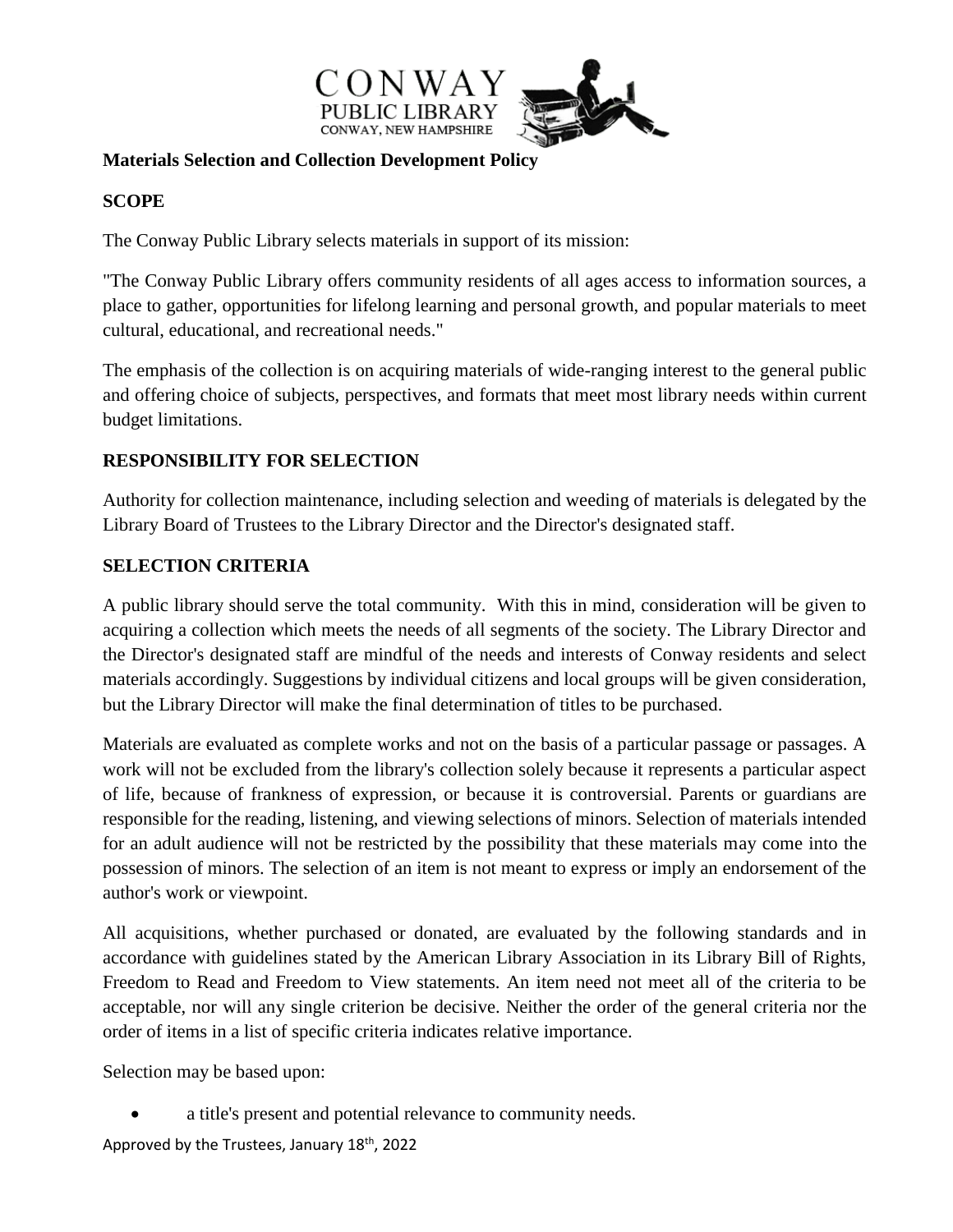



- a title's importance as a document of the times.
- a title's format and its appropriateness and effectiveness to content.
- the reputation and/or significance of author, publisher or producer.
- a positive review in one or more appropriate professional journals.
- positive critics' and staff members' reviews.
- a title's relationship to existing materials in the collection.
- budgetary limitations.
- a title's lack of availability or easy accessibility from other lending sources.
- lack of sufficient and current materials available on the same subject.
- the author, illustrator, or subject residing locally.
- whether a title's format is appropriate to library use and is not easily damaged.
- a title's enhancement of a specific collection within the library.
- the author or producer being already represented in the collection.
- the title's literary and artistic merit.
- the accuracy of content.
- popularity with library users, current literary trends, or publisher predictions.
- a request made by a library user.
- the material's ability to support the Conway School District curriculum.
- Current availability within the Northern New Hampshire Library Cooperative (NNHLC)

# **THIRD PARTY ELECTRONIC MATERIALS**

The library may enter into agreements with third party vendors who provide access to electronic materials such as downloadable books, movies, music, newspaper articles and television shows. Library staff shall develop and implement procedures and rules for the delivery of these services.

# **MEMORIAL GIFTS**

Monetary gifts can be made to the collection to honor a family member or friend via the Friends of the Conway Public Library. Donors may request that a gift be purchased from within a subject area, but title selections will be made by staff in accordance with the Materials Selection/Collection Development Policy and based on need. The gift will have a bookplate acknowledging the honoree and acknowledgement letters will be sent per the donor's request. Memorial gifts will be evaluated as part of the library collection, and may be withdrawn if at some point deemed appropriate according the library's weeding guidelines.

# **DONATIONS**

The Friends of the Conway Public Library gratefully accepts gently used donations of hardback books, paperbacks, children's books, DVDs, audiobooks on CD, music CDs, and puzzles, which are then sold at the ongoing book sale to raise library funds. The library reserves the right to not accept donations. Library staff cannot appraise items or indicate a value in anyway.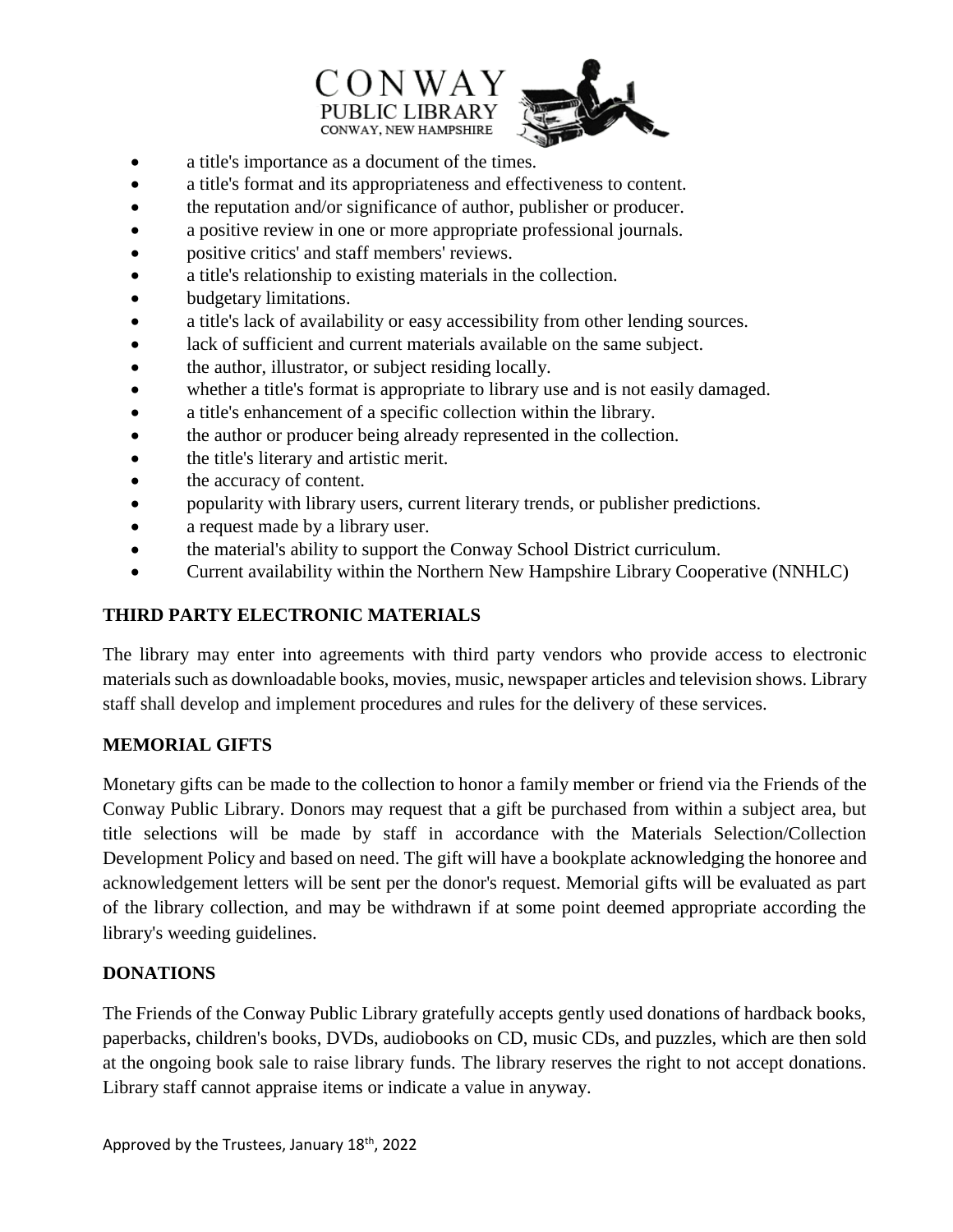



# **INTERLIBRARY LOAN**

Items not held in the library's collection because they are beyond its scope or because of limited budget and space may be available to Conway residents through Interlibrary Loan. Only library users in good standing may request material from another library. Users may request most titles available through the library's participation in the New Hampshire Union Public Access Catalog (NHU-PAC Database). If the item is unavailable in New Hampshire, the requesting library user will be asked if she/he wishes the library to perform an out-of-state search. Borrowing fees required by out-of-state or private libraries will be paid for by the user. Staff shall develop procedures and rules for the implementation of the ILL program.

## **WEEDING**

The library maintains an up-to-date and currently useful collection through continuous evaluation. When materials are determined to no longer be of value to the collection, they are withdrawn. Library staff shall develop procedures and rules for the removal of items from the collection.

Withdrawn materials that are still in good condition will be donated to the Friends of the Library to be sold in their book sale.

# **RECONSIDERATION OF LIBRARY MATERIALS**

Questions about items in the collection will be directed to the Library Director.

Requests for reconsideration of library materials may only be submitted by residents and taxpayers of the Town of Conway. Nonresident cardholders are not eligible to submit such requests.

If the individual still desires to question the appropriateness of the item, she/he is required to put her/his request in writing by completing and signing the form entitled "Request for Reconsideration of Library Materials" (available at the circulation desk) and submit it to the Library Director. An integral part of the library's Materials Selection/Collection Development Policy is that materials are evaluated as complete works and not on the basis of a particular passage or passages. Therefore, only those requests in which the initiator has read/listened/viewed the ENTIRE work will be considered.

Upon receipt, the Library Director will appoint an ad hoc committee of library staff including, but not limited to, the director and the librarian responsible for the collection in which the item in question is located. Referring to the library's Materials Selection/Collection Development Policy, the committee will review the request and make a decision. The Director will communicate the committee's decision in writing to the person who initiated the request and to the Library Board of Trustees.

In the event that the person who initiated the request is not satisfied with the committee's decision, she/he may request a hearing before the Library Board of Trustees at their regularly scheduled meeting by making a written request to the President of the Board. The Board reserves the right to limit the

Approved by the Trustees, January 18<sup>th</sup>, 2022